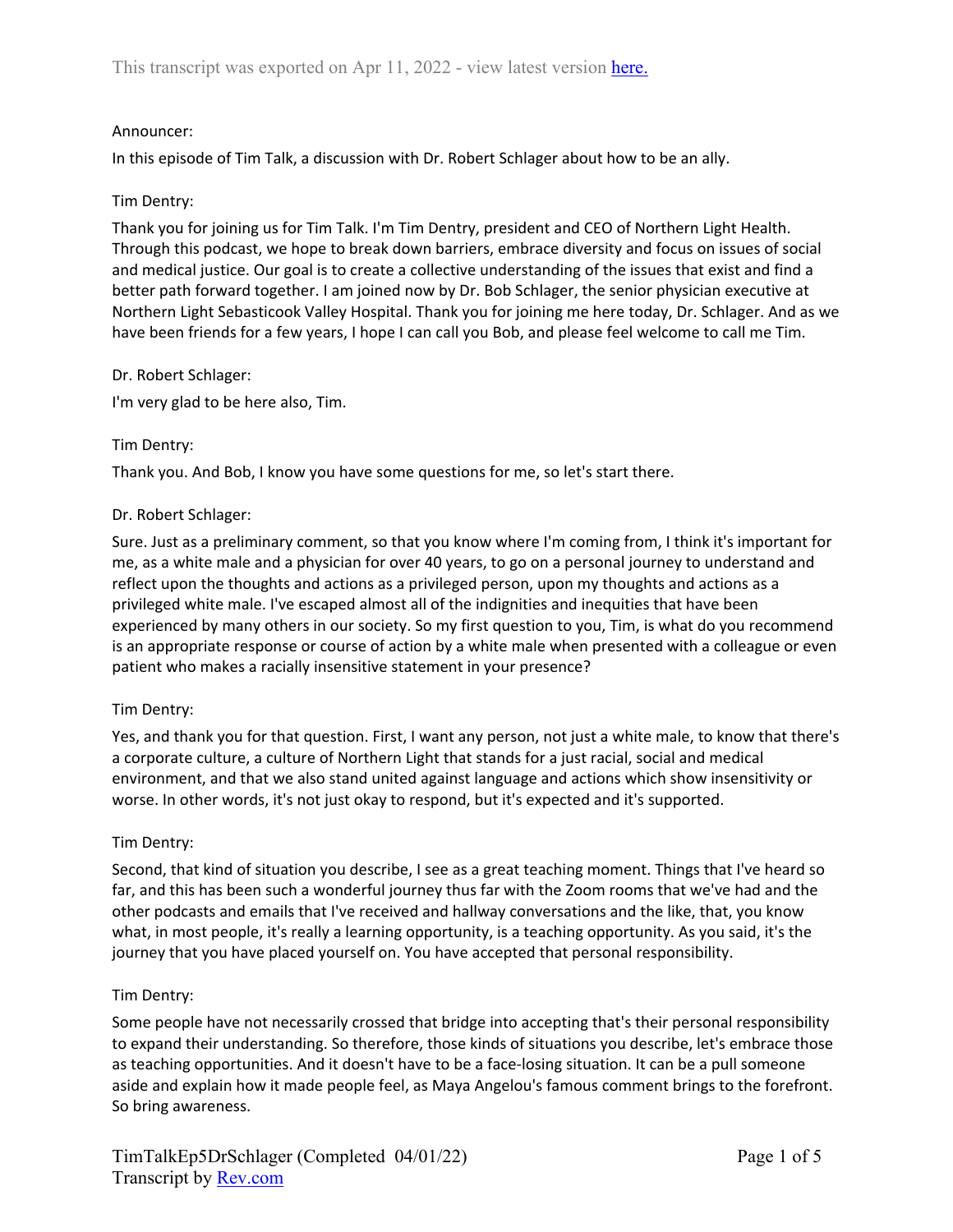# Tim Dentry:

I love one of our international nurses that has joined us. He was on the Zoom room with me, and he described a situation where this exactly happened. In fact, the patient, and this is a great nurse, a man of color, and the patient and their family wanted another nurse only because of this nurse's color. And it was described as the manager was very well-intentioned, wanted to be part of helping their colleagues of color, however, made sure there was a way that someone else could take care of that patient, and they thought they were helping and protecting this nurse. So this gentleman said that was overprotective, and I didn't need that overprotection, and overprotection doesn't help us solve the issue. So that's why I would circle back to, I want any person to know that our system backs them up and that's not acceptable.

## Dr. Robert Schlager:

I think that's absolutely correct.

## Tim Dentry:

So, Bob, as we prepared our thoughts together, you and I, when we had our... First of all, as I said, we've known each other for a while. I think we have a good appreciation for each other's values and where we come from. The theme of how to be an ally was something that was reinforced. And this is something that came from some of the other individuals that are helping us compose our thoughts in these podcasts.

## Tim Dentry:

So along those lines, do you believe, do people change the way they behave in front of you as a physician and you as a white male and as a white male of some standing, as you say, and with wisdom and experience? Does having the physician role make it harder or easier for people to be more racially insensitive in your presence?

# Dr. Robert Schlager:

That's a real intriguing question, Tim, and I'm not sure I have a good or a definite answer to that question. I've been a physician for over 40 years. And so being a physician is actually part of my identity and hard to separate from who I am as a person. And I was very happy to hear your response to the first question, because if confronted, as a physician leader, I feel it's my obligate to address the issue as it's happening.

# Dr. Robert Schlager:

This reminds me actually of an event following 9/11. I was a physician at that time, right outside Washington, DC in a very diverse setting. In fact, we have a mosque right opposite our hospital. And following 9/11, many members of our community voiced hatred and bigotry towards anyone from the Middle East. I felt obliged to write a letter to the editor of our local newspaper, expressing my support for my hospital colleagues, some of whom I had known for over 20 years. And by doing that act, I actually developed a lifelong bond with many of those colleagues. And it really sort of was the beginning of my journey down this road of wanting to learn more about social justice.

### Dr. Robert Schlager: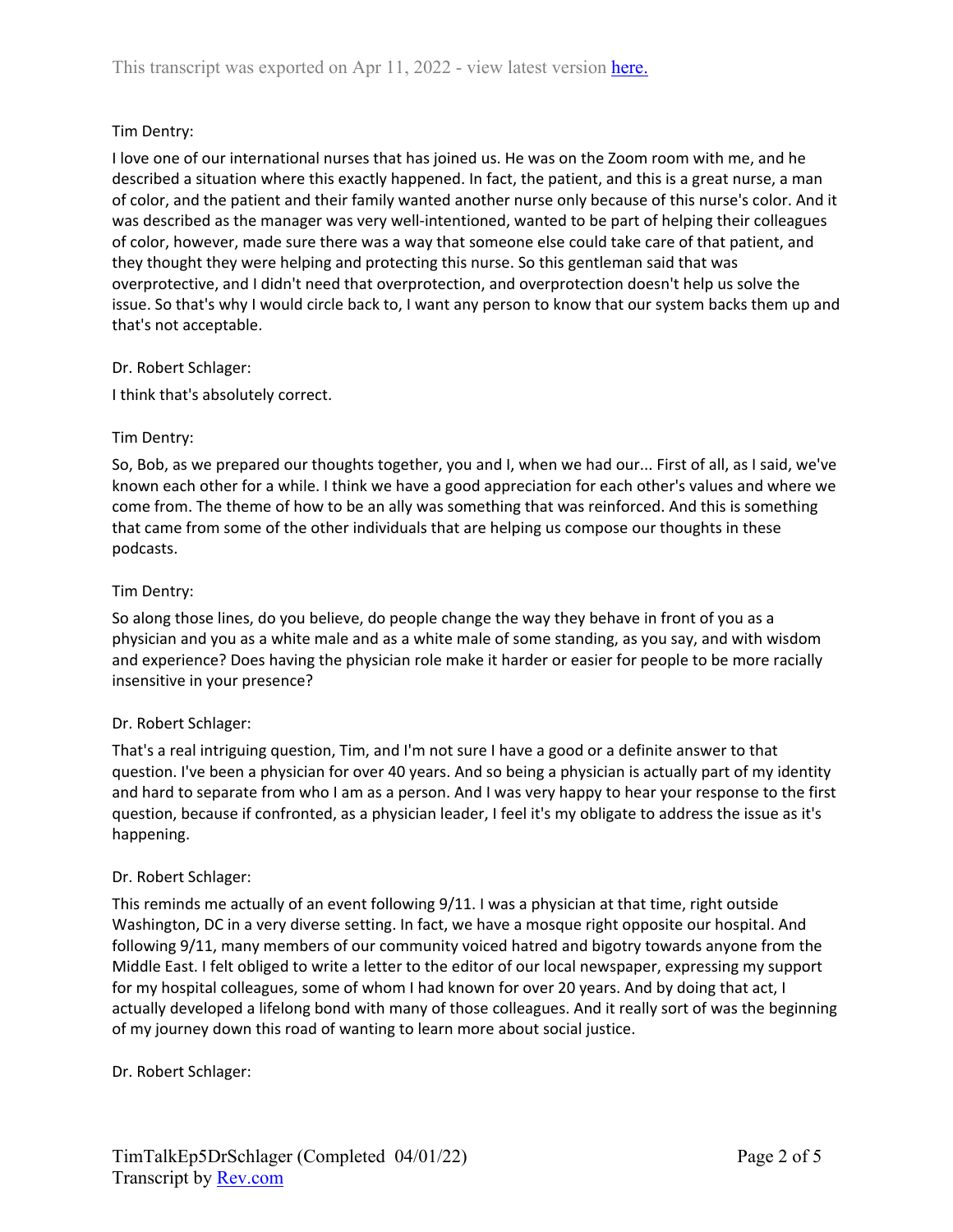Along those lines and as a follow-up question, Tim, as you know, Maine is the least diverse state in the United States. What do you think Northern Light Health employees can do to make our colleagues, invisible minorities, feel comfortable and valued here while they're in Maine?

### Tim Dentry:

Yeah. I'll start with a reflection on the fact that I believe the way I'm about to answer your question and the way I would've answered it, say, three months ago, three years ago, is very, very different based on what I've already learned and understood directly from people, not only reading some very good books. And we are putting together a great book list, and we'll have those books available to staff that want to invest their time into changing the way they look at things and people. But really, directly from the individuals that are right in our Northern Light families. So I'm so thankful for that.

## Tim Dentry:

Here are some of the things that I've learned already. Show cultural humility. I just love that term and that I don't think I knew that term. Maybe I put those words together in the same sentence, cultural humility, but probably not right next to each other. And I really understand that a little bit better. I consider myself a very humble person. And I never really looked at the aspect of one's personal humility, and I see it as a strength by the way. And I learned that from my international experience, by the way, in Arabic Muslim countries and in African countries, one country, Ethiopia.

### Tim Dentry:

But to show cultural humility and to take time to learn about their cultures. This is something I heard several times already with people in our family here at Northern Light. Just to that point, take the time to learn about their cultures. And some stated that adopt a natural curiosity and I think that's something that my family - parents, brothers and sisters - instilled in me. So we're probably taught that from a very early age, and it can make this effort fun and not gut-wrenching. Have a natural curiosity for others. What is their background? What are their values? What are their fun traditions?

### Tim Dentry:

And also, many say that... And I found this to be really, really deep thought. They're used to being not seen, meaning people walking right by them or just really not... Or things that they say not being heard or listened, even then someone says almost identical words and they're listened to. People are used to being not seen. Help them be seen. So to answer your question, that's one thing we can do. Help others be seen. Make sure that we are really reinforcing and training inclusion of people.

### Tim Dentry:

And the last two things I would say, number one is take a stand. Again, it is so easy to look the other way. It's so easy to say, "Oh yeah, that's a terrible thing," and then you go about your business. So take a stand. And I probably learned that, that was my first lesson learned with my very first reflection that we send out on this topic. 99% of the people said, "Wow, I'm really glad we're starting to talk about this. There's so much to talk about. There are all these examples," et cetera. And someone else said, "Oh yeah? So take a stand on what we're against. What aren't we going to tolerate?" And I think that's really great. So it's all along the lines of uniting people. So we can do this without this being a combative, polarizing issue. We can make sure that we are using this to unite all of us.

### Dr. Robert Schlager: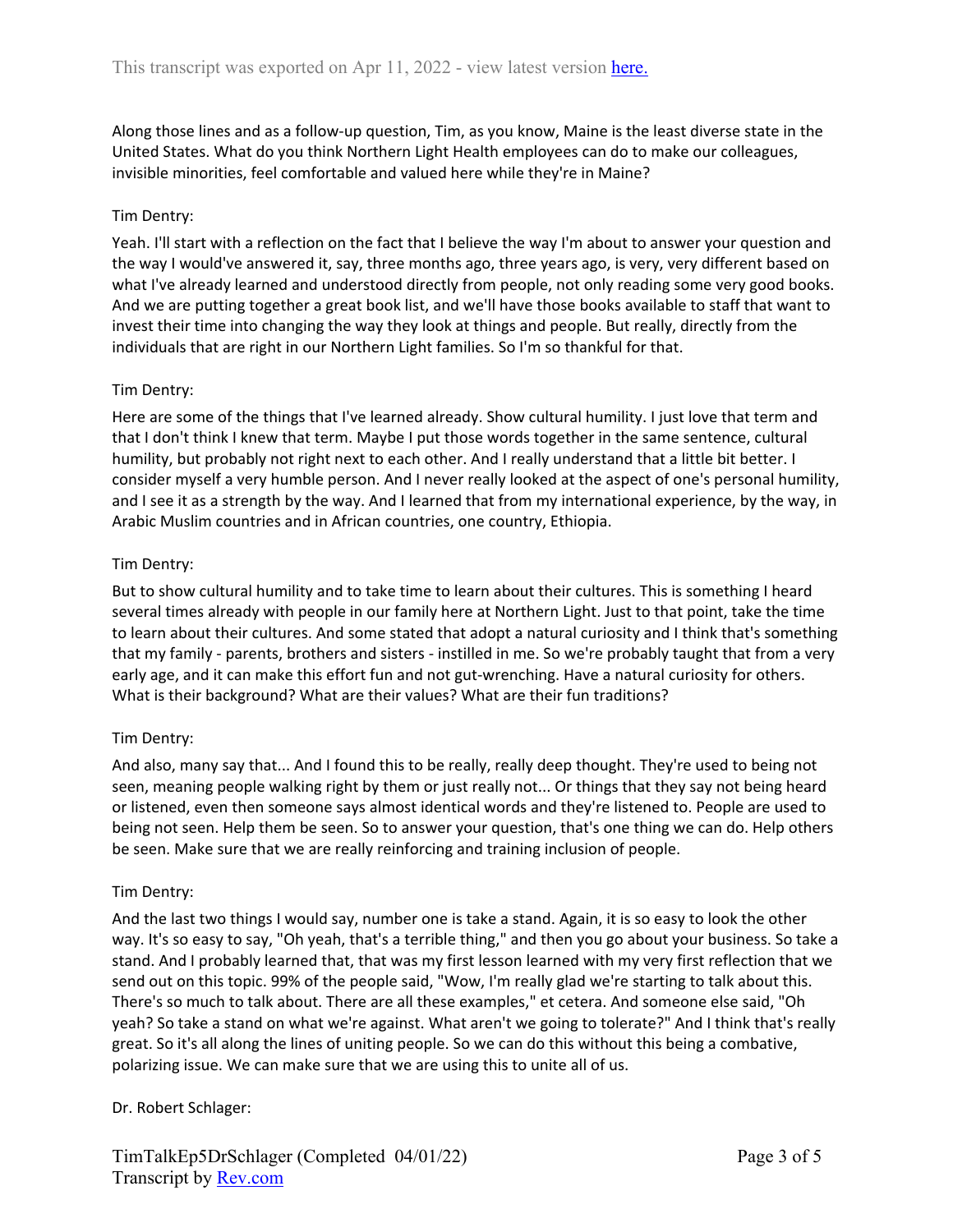I think it's important, too, not to make assumptions in that, many times, we'll make assumptions about people based upon how they look, how they dress, how they act. And that's one of the things that I've found, especially recently, that many times our assumptions are not correct. And you're absolutely right.

### Tim Dentry:

Yeah, very true. So you wrote a very personal reflection on your thoughts on being an ally and what to do in general at this time. And when you sent a copy of that to me, I just thought that was so great, so profound, and we want your voice to be part of this effort, this movement, this initiative, this commitment, this critical part of taking our Northern Light culture to where we want it to be. What do you think you can do personally to make a difference in the long term?

### Dr. Robert Schlager:

Sure. The first thing is listen. You've talked about that also, Tim. It's so important to listen to others and, again, like I had just said, not to make assumptions, but to hear who they are, where they come from, what their perspective is, and then to try to realize or to recognize where that perspective needs to go.

### Dr. Robert Schlager:

I think to read and educate myself. You had mentioned about getting some resources. I actually brought a book with me today that it is really profound. It's How to Be an Antiracist by Ibram X. Kendi. He's a professor of history at American University in Washington, DC. And he's actually started the concept of antiracism.

### Dr. Robert Schlager:

One of the very first things that I've learned, for example, is that it's not good enough to be a non-racist. What does that mean? Either you're a racist or you're antiracist. To be a non-racist is taking a neutral position. And I don't know how any of us can take a neutral position. To be an antiracist means that we recognize and actively support policies and actions that make all races equal. There's no race better than another. And in fact, we're all individuals. So each of us, how can we say a black person or a white person when we're individuals? So looking at all races as being equal.

### Dr. Robert Schlager:

I think promoting discussions with our colleagues, and I certainly realize the sensitivity. And that makes me wonder, do they need to be led by experts, so to speak? But it's so important, again, to better understand others and to really look at the long history of racism that really, in the United States, is just about 400 years. This is 400 years since the Pilgrims landed on Plymouth Rock this year. I know my white history very well.

### Dr. Robert Schlager:

And I think the last point that I would make is learning the history of minorities, of those of color, of religion, of sexuality and of socioeconomic status are all extremely important. So all of these things are things that I'm personally going to do and that I would encourage many of my colleagues to consider doing also.

Tim Dentry: